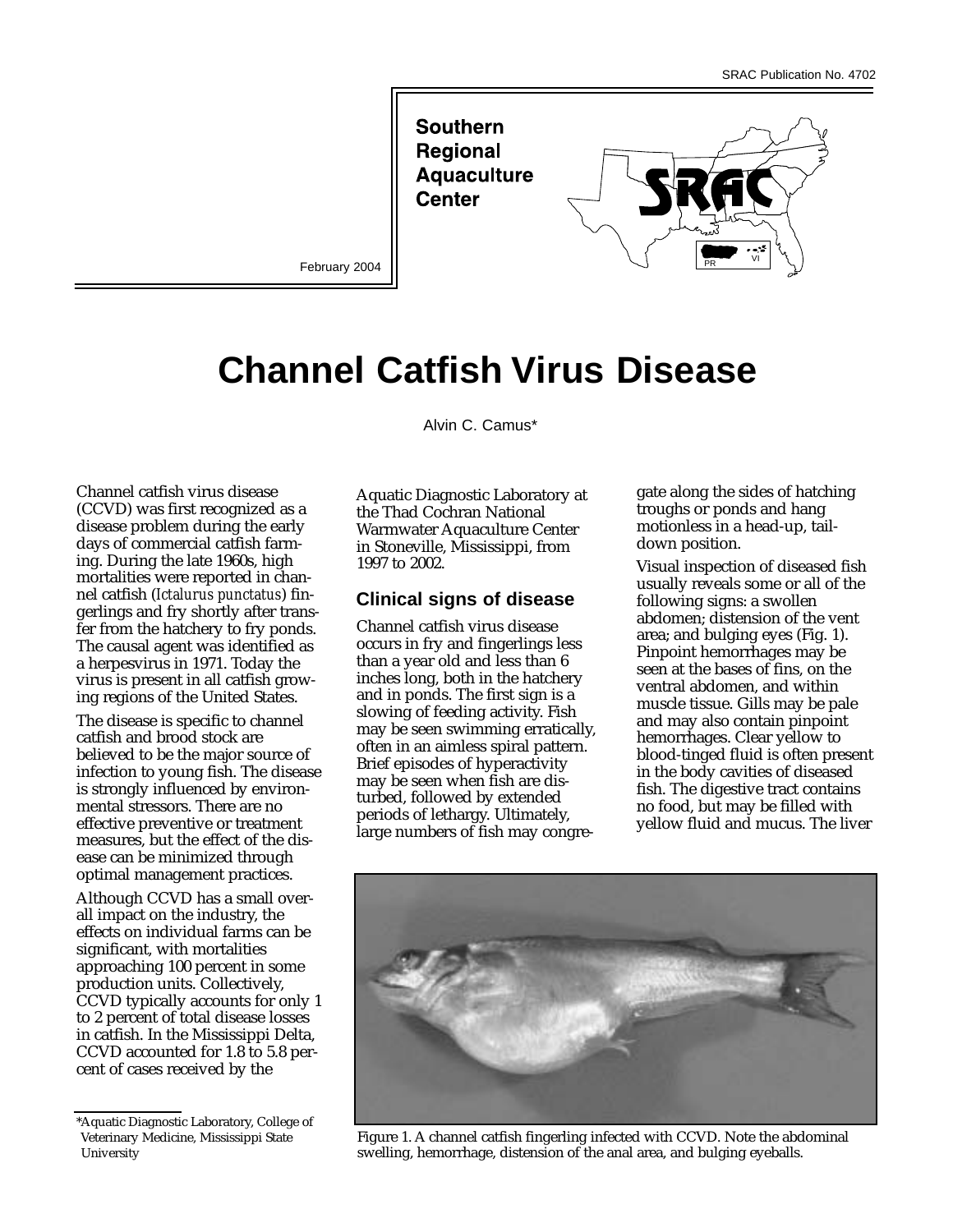and kidney may be pale and contain small hemorrhages, while the spleen is often dark and enlarged (Fig. 2).

The primary damage caused by the virus can be found in the kidney when examined microscopically. Dead tissue and hemorrhage are seen in both the blood-forming and excretory components of the kidney. Kidney failure probably accounts for the accumulation of fluid in the abdominal cavity and other sites, while destruction of blood-forming tissues and hemorrhage result in the pale appearance of the gills, liver and kidney. Lesser damage may also occur in the spleen, liver, intestinal tract, pancreas and brain. Inflammatory cells invade affected areas in an attempt to remove the damaged and infected tissue.

### **Factors associated with disease outbreaks**

The disease is highly host specific for the channel catfish, but susceptibilities vary among individual strains of fish. In early studies, the percent survival between two inbred strains exposed to the virus varied by almost 60 percent (29 percent for Falcon vs. 88 percent for Yazoo). Inbred strains were generally more susceptible to infection, while certain outbred strains had hybrid vigor and increased resistance to the disease. Blue catfish (*Ictalurus furcatus*) fingerlings can be experimentally

infected, but are considered resistant under natural conditions. Only a single case of infection has been described. Channel catfish x blue catfish hybrids are reported to be as susceptible as the parental channel catfish strain. Bullhead (*Ameiurus nebulosis*, *A. natalis*, *A melas*), European (*Silurus glanis*), African (*Clarius gariepinus*) and Asian catfish (*Clarius batrachus*) are resistant to CCVD infection. The susceptibility of the *Pangasius* species of catfish, basa (*P. bocourti*) and tra (*P. hypophthalamus*), is unknown.

Overall mortality and the speed at which signs develop are highly variable and directly related to fish size, water temperature, and the amount of virus to which the fish are exposed. Concurrent infections with *Flavobacterium columnare* (columnaris disease), *Edwardsiella ictaluri* (enteric septicemia of catfish, or ESC), or both also can influence mortalities. Outbreaks in channel catfish fry and fingerlings usually occur during their first summer (June through September) when water temperatures are above 77 °F (25 °C). The greatest mortalities occur in the smallest fish and when temperatures exceed 86 °F (30 °C). Under farm pond conditions, clinical signs can develop in as little as 2 to 3 days following exposure at 77 to 86 °F (25 to 30 °C), and mortalities may approach 100 percent in less than a week. At 68 °F (20 °C) signs may not be seen for



Figure 2. An infected channel catfish fingerling with pale, swollen kidney (K) containing pinpoint hemorrhages. Fluid, or ascites, is also present (F).

up to 10 days and mortalities are significantly lower. On individual farms, outbreaks may occur sporadically from year to year, but when they do take place, losses can be severe. Mortalities are strongly influenced by poor management practices and environmental factors that place undue stress on young fish.

Transmission of the virus occurs by two routes–horizontally (from fish to fish) and vertically (presumably from brood stock to fry via eggs or semen). While fish are dying, transmission can occur between fish through the water and by direct contact. The virus enters fish by crossing the lining epithelium of the gill and intestinal tract. Deaths from CCVD are rarely seen after fingerlings reach 1 year of age, unless they are severely stressed.

Most significantly, the virus persists in a dormant form in fish that survive an outbreak. If these fish are subsequently used as brood stock, the infection can be passed without causing signs of disease. Most commercial brood stocks are believed to harbor the virus in this dormant state. The virus is passed, presumably in reproductive products, from brood stock to their offspring at or around the time of spawning. Brood fish may carry the virus even though they have no history of disease or detectable evidence of past infection (neutralizing antibodies) in their blood. It is not known whether food-size fish that have survived an outbreak in previous years can transmit the disease directly to susceptible fingerlings. However, considering the frequency of understocking in the catfish industry, evidence suggests that this probably does not occur to any significant extent.

The virus persists in pond water for only 2 days at 77  $\mathrm{^{\circ}F}$  (25  $\mathrm{^{\circ}C}$ ), but up to 28 days at 39  $\degree$ F (4  $\degree$ C). The virus is inactivated almost immediately upon contact with pond mud, to which it readily adheres. In dechlorinated tap water survival times are considerably longer, pointing to the need for proper disinfection in hatchery troughs. The virus is highly sus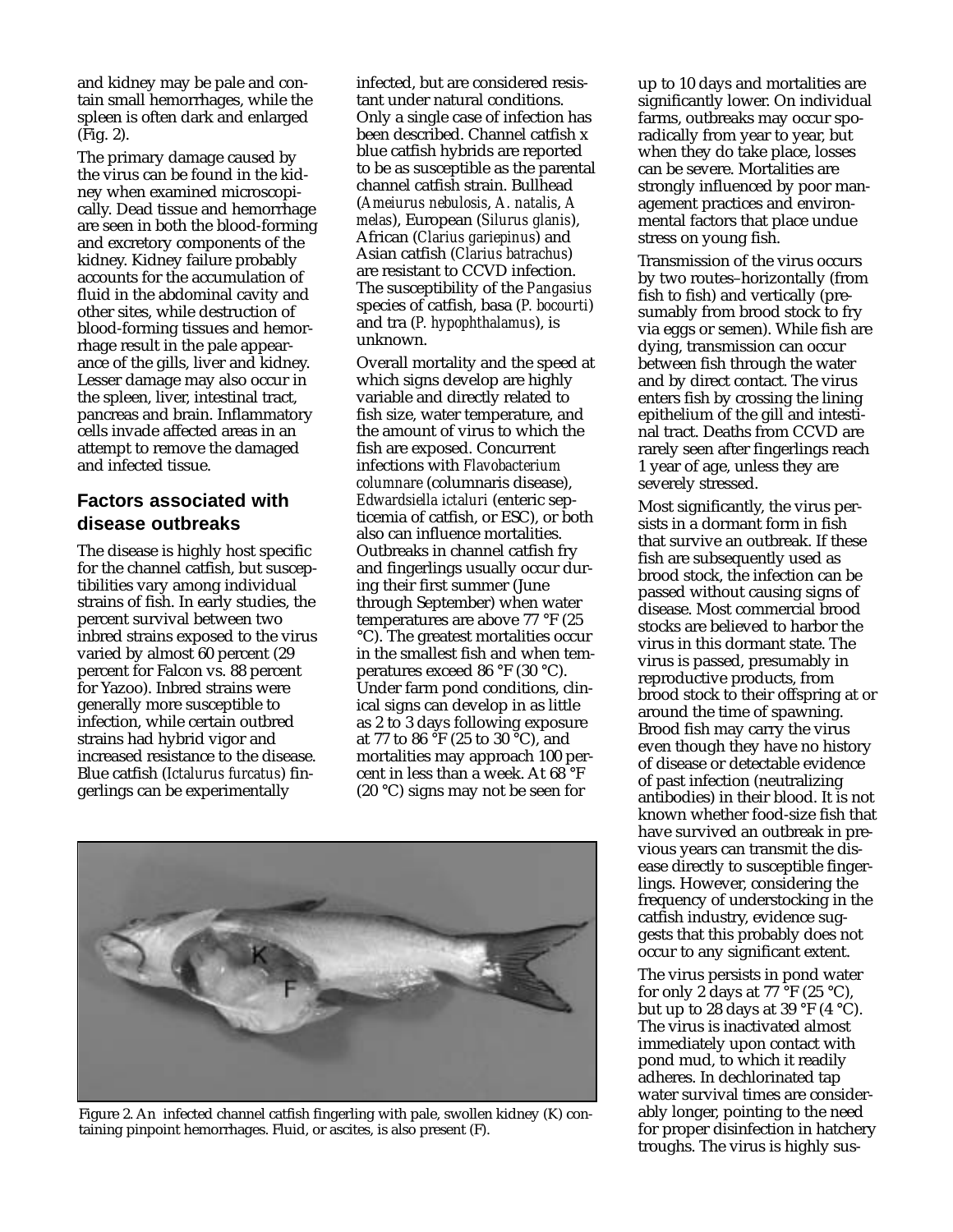ceptible to ultraviolet radiation and drying and is not believed to persist on netting and other equipment allowed to dry and exposed to sunlight for a day or two.

# **Diagnosis**

Channel catfish virus disease should be suspected in fry or fingerlings if there are high mortalities during hot summer months when water temperatures are above 77 °F (25 °C) and clinical signs are consistent with infection. Keep in mind, however, that visible signs may not be distinguishable from ESC and that some temperature overlap exists between the two diseases. It is important to submit specimens for diagnosis while fish are dying, as the virus does not remain at detectable levels for more than a few days after deaths cease. At high summer water temperatures, the virus cannot be isolated from dead and decomposing fish after 48 hours. While diseased or freshly dead specimens are preferable, the virus can be recovered from specimens held on ice for up to 2 weeks and from frozen samples for several months.

Diagnosis involves inoculating filtered organ extracts onto living cell cultures, usually channel catfish ovary cells. The cell cultures are examined for characteristic changes called cytopathic effect, or CPE (Fig. 3). A presumptive, but highly reliable, diagnosis can usually be made in 24 to 48 hours, but can take up to 1 week. Because of the short time required for a diagnosis and the rapidity with which the disease can spread, it is imperative that samples be submitted for diagnosis as soon as a problem is suspected. More sophisticated confirmatory techniques are available, but not at most diagnostic laboratories.

## **Treatment**

There are no effective treatments for CCVD or other viral infections of cultured fish. An accurate diagnosis should be sought, however, as signs may mimic bacterial diseases such as ESC, which can



Figure 3. Diagnostic cell culture showing CCVD-infected channel catfish ovary cells exhigiting plaque formation or cytopathic effect (CPE).

cause producers to make inappropriate or ineffective treatments. Furthermore, certain chemical treatments used to treat external parasites and infections, such as copper sulfate and formalin, can stress fish and precipitate or worsen mortalities from CCVD, primarily because they lower the dissolved oxygen level in the water. The use of antibiotic medicated feeds may reduce mortalities in some cases by controlling concurrent bacterial infections such as ESC and columnaris, which are common during CCVD outbreaks. An alternative to using medicated feeds is simply to stop feeding while fish are dying. This is believed to limit transmission because fish are not crowding together to feed. It also reduces stress by improving water quality. Reducing water temperatures below  $66 \degree$ F (19  $\degree$ C) stops deaths under experimental conditions, but is impractical in most commercial operations.

## **Control and prevention**

In the absence of effective treatments, good management practices are essential to limiting the frequency and severity of CCVD outbreaks. These practices are

avoidance, containment and stress reduction. (Advances in molecular technology may some day make the screening of brood stock and individual egg masses for the presence of virus a practical method of avoiding the disease.)

Water supplies to hatcheries and ponds should not contain feral fishes that might harbor the virus. Newly acquired fry and fingerlings should be quarantined and never mixed with other groups of fish. Fish surviving an outbreak may be stunted, but will eventually grow to market size. However, these fish should not be mixed with susceptible fry or fingerlings or placed in ponds with no known history of the disease. It should be assumed that survivors carry CCVD so they should not be used as brood stock. When the disease cannot be avoided and has been a persistent problem, the use of strains with better resistance may help, though at present they are not widely available.

Containment involves sanitation and disinfection. Troughs in hatcheries should be cleaned, disinfected and dried between batches of fry. Fry from diseased troughs should be carefully removed and destroyed. Be careful not to conta